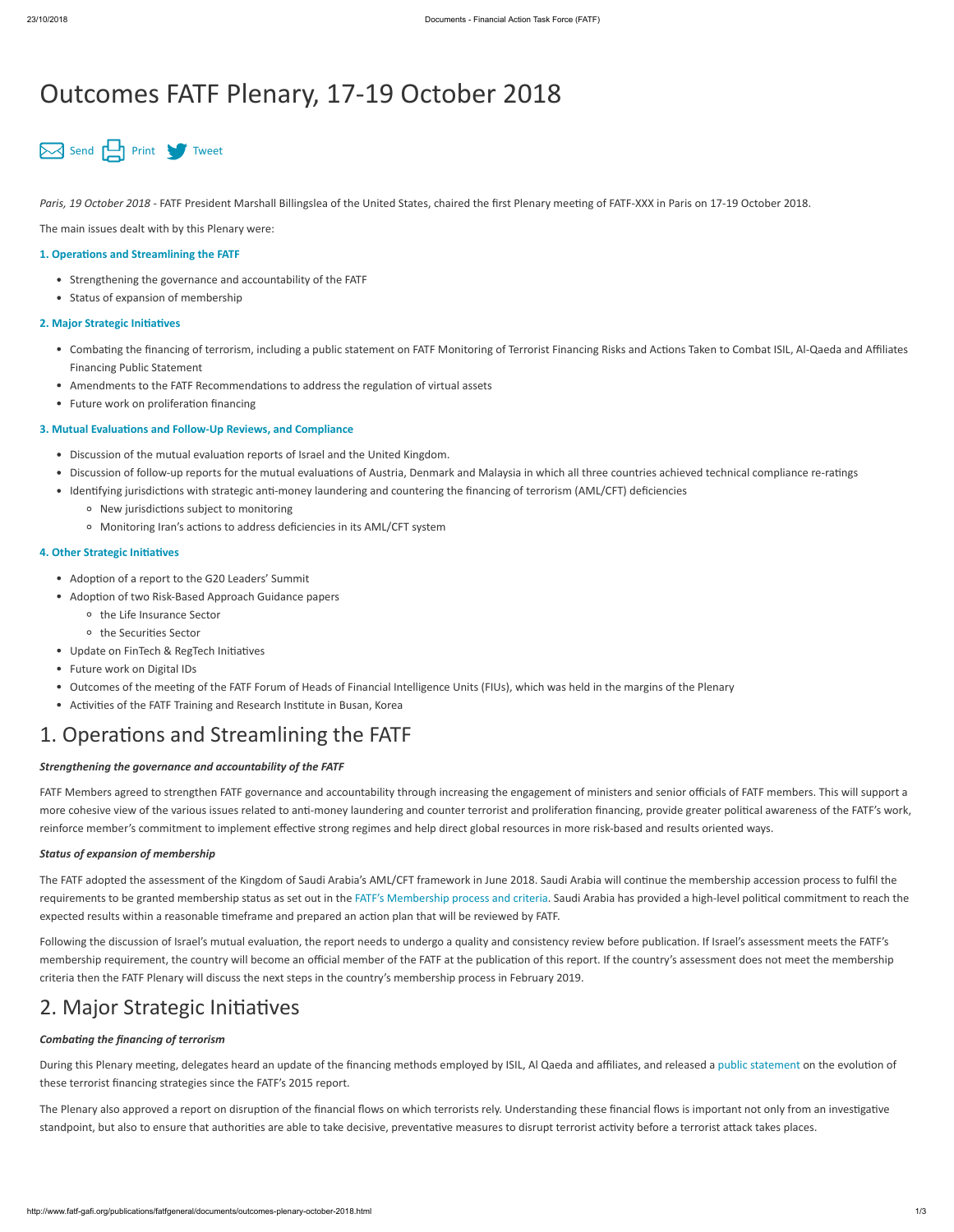#### 23/10/2018 Documents - Financial Action Task Force (FATF)

Building on contributions from 33 Members and Observers from across the FATF Global Network, this internal report provides authorities with a toolkit of disruption tools and comprehensive strategies that will assist them to improve domestic CFT actions and identify novel ways in which competent authorities can effectively work together to disrupt TF activity. The report also highlights the need for all countries to remain vigilant in countering TF in any and all forms.

Combating the financing of terrorism remains a top priority for the FATF under the US Presidency, and the Plenary agreed to focus its work on three areas:

- Implementation, to ensure that countries can prosecute and convict terrorist financiers, FATF will prioritise work on the effective investigation and prosecution of this crime.
- Guidance, to help countries better identify and understand the terrorist financing risks they face so that they can appropriately resource counter terrorist financing efforts.
- Training, to build knowledge across the Global Network on terrorist financing risks, asset freezing, information sharing and disrupting terrorist financing.

#### Amendments to the FATF Recommendations to address the regulation of virtual assets

As a next step, the FATF will update its Guidance to assist countries with the full and effective implementation of these requirements of the FATF Standards. All countries are encouraged to swiftly take the necessary steps to prevent the misuse of virtual assets. Given the speed of innovation, and to ensure that the FATF Standards remain relevant, the FATF will review its standards as they apply to the virtual asset sector in 12 months.

#### • Statement on regulating virtual assets

#### **Future work on proliferation financing**

The FATF has started a project that will consider the feasibility of expanding the FATF Recommendations applicable to proliferation financing as well as enhancing implementation of existing obligations. There is no presumption that the FATF will adopt any amendments to the Recommendations at this time. The project will explore the degree to which there is support for revisions and will develop and consider detailed proposals for amendments in these areas within the framework of FATF and UN mandates. The project will also consider developing best practices on combating proliferation financing, and consider how such best practices can help countries strengthen implementation of the existing FATF requirements.

### <span id="page-1-0"></span>3. Mutual Evaluations and Follow-Up Reviews, and Compliance

#### **Discussion of the mutual evaluation reports of Israel and the United Kingdom**

The Plenary discussed the mutual evaluation reports of Israel and the United Kingdom which set out the level of effectiveness of each country's AML/CFT system and their level of compliance with the FATF Recommendations. The reports were prepared on the basis of the FATF Methodology for assessments which requires countries to take into account the effectiveness with which AML/CFT measures are implemented, as well as technical compliance for each of the FATF Recommendations.

The Plenary discussed the key findings, priority actions and recommendations regarding each country's AML/CFT regime. The mutual evaluation reports are expected to be published by December 2018 after the quality and consistency review, in accordance with procedures.

### Discussion of follow-up reports for the mutual evaluations of Austria, Denmark and Malaysia in which all three countries achieved technical compliance re-ratings

The Plenary discussed the progress that Austria, Denmark and Malaysia have made since their mutual evaluation reports were adopted (in 2015 for Austria and Malaysia, and in 2017 for Denmark). All three countries have made progress since the publication of their mutual evaluation report. For each country, the FATF Plenary agreed to re-rate a number of FATF Recommendations to reflect the country's current level of technical compliance. After a quality and consistency review, the FATF will publish the follow-up reports which set out the actions that these countries have taken to strengthen the effectiveness of their measures to combat money laundering and the financing of terrorism and proliferation.

#### *Identifying jurisdictions with strategic anti-money laundering and countering the financing of terrorism (AML/CFT) deficiencies*

The FATF maintains its June 2018 public documents which identify jurisdictions that may pose a risk to the international financial system, with the amendments set out below:

- Jurisdictions with strategic AML/CFT deficiencies for which a call for action applies
- Jurisdictions with strategic AML/CFT deficiencies for which they have developed an action plan with the FATF

The FATF Plenary discussed and adopted amendments to the FATF Standards to respond to the increasing use of virtual assets for money laundering and terrorist financing and at the request of the G20 Ministers. This includes an amendment to the FATF Recommendations and glossary to clarify to which businesses and activities the FATF requirements apply in the case of virtual assets. Exchanges and wallet providers will be required to implement AML/CFT controls, and to be licensed or registered and supervised or monitored by national authorities. Strengthening the standards is part of a comprehensive approach that the FATF has developed to prevent the misuse of virtual asset activities for money laundering and terrorist financing.

In June 2016, the FATF welcomed Iran's high-level political commitment to address its strategic AML/CFT deficiencies, and its decision to seek technical assistance in the implementation of the Action Plan. Given that Iran provided that political commitment and the relevant steps it has taken, the FATF decided in June 2018 to continue the suspension of counter-measures.

In December 2017, Iran established a cash declaration regime. Since June 2018, Iran has enacted amendments to its Counter-Terrorist Financing Act and Parliament has passed amendments to its AML law and bills to ratify the Palermo and TF Conventions. The FATF notes the progress of the legislative efforts. As with any country, the FATF can only consider fully enacted legislation. Once the remaining legislation is fully in force, the FATF will review this alongside existing enacted legislation to determine whether the measures contained therein address Iran's Action Plan, in line with the FATF standards.

#### *New Jurisdicons subject to monitoring*

FATF has identified the Bahamas, Botswana and Ghana as jurisdictions with strategic AML/CFT deficiencies. Each country has developed an action plan with the FATF to address the most serious deficiencies. The FATF welcomed the high level political commitment of each country to their respective action plans.

#### *Monitoring Iran's actions to address deficiencies in its AML/CFT measures*